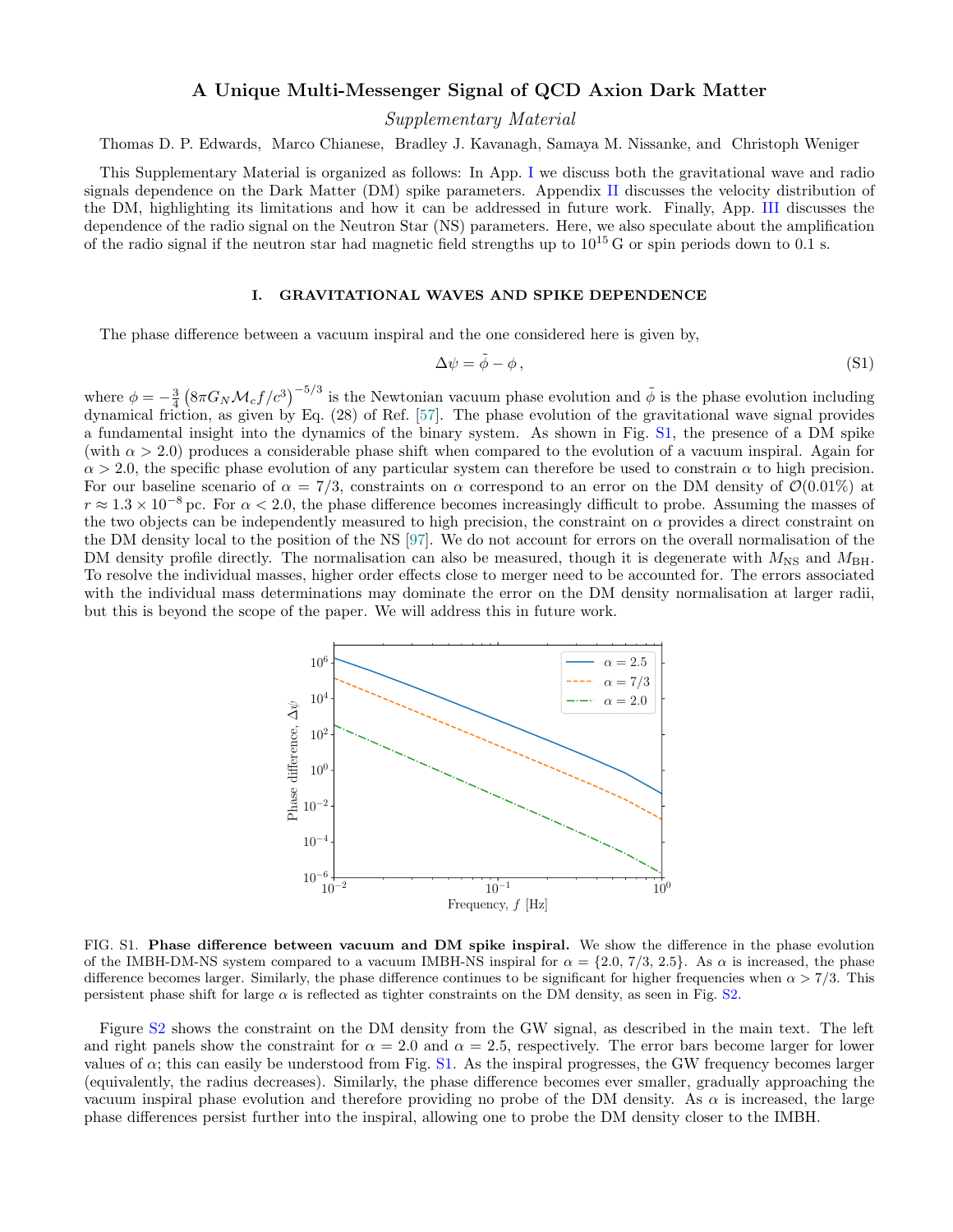

<span id="page-1-0"></span>FIG. S2. Error on the DM density from GW measurements of  $\alpha$ . Green bands show the  $1\sigma$  uncertainties on the reconstructed DM density from analysing the GW waveform (for a system at  $d = 0.01$  Gpc) over 10 bins in radius (measured from the position of the  $10^4$  M<sub>o</sub> IMBH). The fiducial density profiles are shown as a blue dashed line with  $\alpha = \{2.0, 7/3, 2.5\}$ on the left and right respectively. Along the top axis we also label the approximate time-to-merger as a function of radius in the vacuum case.



<span id="page-1-1"></span>FIG. S3. Projected reach in axion-photon coupling from radio observations. Sensitivity curves of the SKA2 telescope (100 hours of observation) to the axion-photon coupling as a function of the axion mass for  $\alpha = \{2.0, 7/3, 2.5\}$ . Here, we assume a radial separation of  $r = 3 \times 10^{-9}$  pc,  $d = 0.01$  Gpc for the distance to the system,  $B_0 = 10^{12}$  G for the NS magnetic field,  $P = 10$  s as the NS spin period, and  $\theta = 90^{\circ}$ . The predicted range of parameter the blue band, while the vertical and horizontal gray bands show the ADMX [\[30,](#page-4-0) [31\]](#page-4-1) and CAST [\[32\]](#page-4-2) limits, respectively.

Finally, in Fig. [S3](#page-1-1) we present the radio sensitivity for  $\alpha = \{2.0, 7/3, 2.5\}$ . As expected, the varying density, as shown in Fig. [S2,](#page-1-0) amplifies or decreases the density close the IMBH. For  $\alpha = 2.0$ , it is still possible to probe a small range of the QCD axion parameter space, although the constraint on the DM density becomes significantly worse (see left panel of Fig.  $S2$ ). When  $\alpha = 2.5$ , the density can be constrained extremely well down to small radii. The density is also increased by an order of magnitude compared to the  $\alpha = \frac{7}{3}$  scenario, subsequently increasing the sensitivity by a similar amount.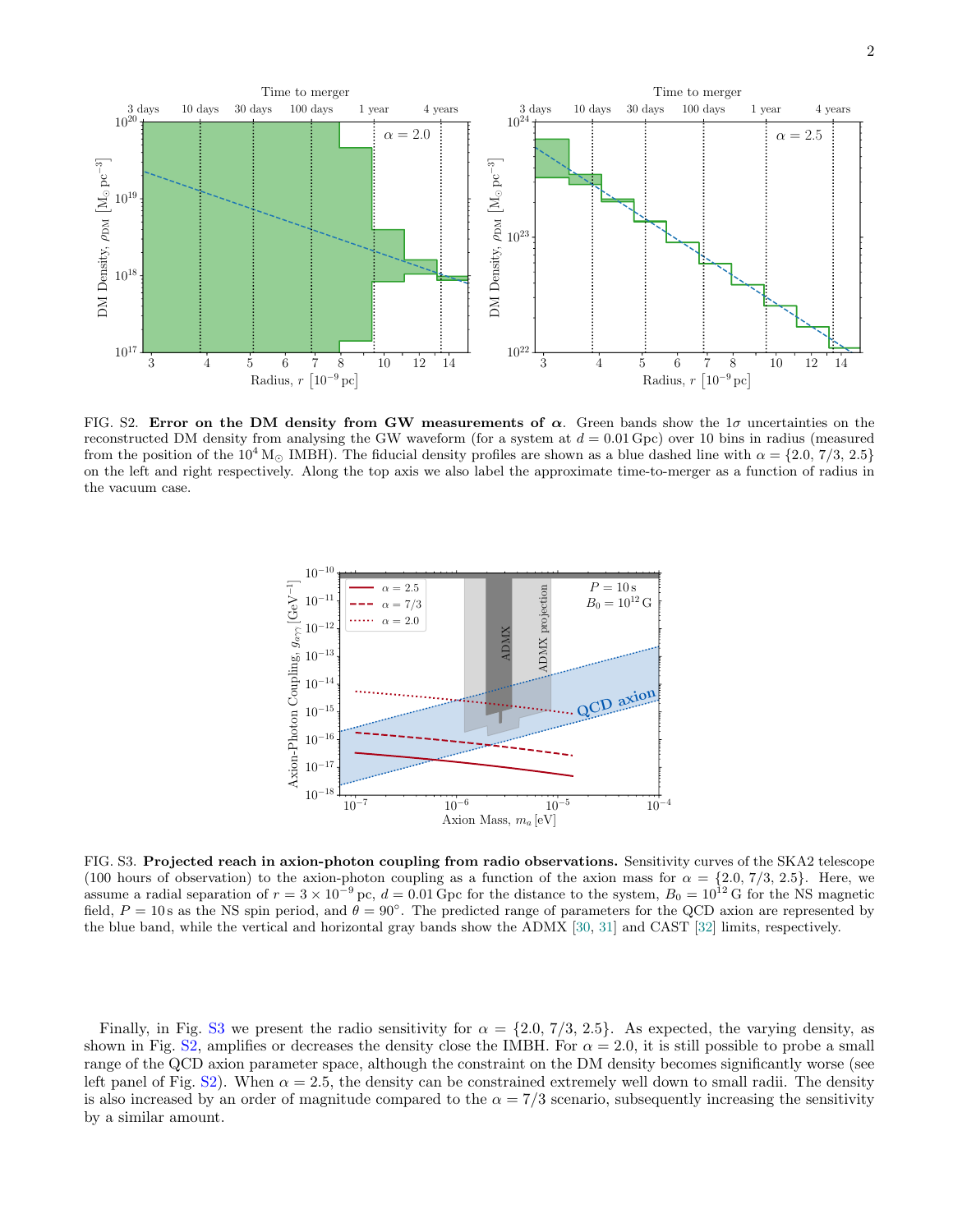

<span id="page-2-3"></span>FIG. S4. Dark Matter Speed distributions. DM speed distribution derived from the Eddington Inversion formula, Eq. [\(S2\)](#page-2-1), at different distances r from the central IMBH,  $M_{\text{IMBH}} = 10^4 M_{\odot}$ . Solid lines show the full calculation accounting for the potential due to the DM halo itself, while dashed lines show the approximate result, Eq. [\(S5\)](#page-2-2), including only the potential due to the IMBH. Here, we assume  $\alpha = 7/3$ .

## <span id="page-2-0"></span>II. DARK MATTER VELOCITY DISTRIBUTION

We assume that the distribution of DM around the central black hole is spherically symmetric and that the velocity distribution of DM particles is isotropic. In this case, we can calculate the DM distribution function using Eddington's Inversion Formula:

<span id="page-2-1"></span>
$$
f(\mathcal{E}) = \frac{1}{\sqrt{8}\pi^2} \int_0^{\mathcal{E}} \frac{\mathrm{d}\Psi}{\sqrt{\mathcal{E} - \Psi}} \frac{\mathrm{d}^2 \rho}{\mathrm{d}\Psi^2} \,. \tag{S2}
$$

Here,  $\rho(r)$  is the density profile of the DM particles, while  $\Psi(r)$  is the total gravitational potential, which in general includes a contribution from both the central mass and the mass enclosed in the DM halo. However, at small radii, the enclosed DM mass is small and we can typically neglect the contribution of the DM halo itself to the gravitational potential. We thus write  $\Psi(r) = G_N M_{BH}/r$  and re-express the density in terms of the potential:

<span id="page-2-4"></span>
$$
\rho(\Psi) = \rho_{sp} \left( \frac{r_{sp}}{G_N M_{BH}} \right)^{\alpha} \Psi^{\alpha} . \tag{S3}
$$

We therefore find:

$$
f(\mathcal{E}) = \frac{\alpha(\alpha - 1)}{\sqrt{8\pi^2}} \rho_{sp} \left(\frac{r_{sp}}{G_N M_{BH}}\right)^{\alpha} \int_0^{\mathcal{E}} \Psi^{\alpha - 2} \frac{d\Psi}{\sqrt{\mathcal{E} - \Psi}}
$$
  
= 
$$
\frac{\alpha(\alpha - 1)}{(2\pi)^{3/2}} \rho_{sp} \left(\frac{r_{sp}}{G_N M_{BH}}\right)^{\alpha} \frac{\Gamma(\alpha - 1)}{\Gamma(\alpha - \frac{1}{2})} \mathcal{E}^{\alpha - 3/2}.
$$
 (S4)

The DM speed distribution at a radius  $r$  is then given by

$$
f(v|r) = 4\pi v^2 \frac{f(\Psi(r) - \frac{1}{2}v^2)}{\rho(r)} = \frac{4}{\sqrt{\pi}} \frac{\Gamma(\alpha + 1)}{\Gamma(\alpha - \frac{1}{2})} \frac{v^2}{v_{\text{max}}^2} (v_{\text{max}}^2 - v^2)^{\alpha - 3/2} . \tag{S5}
$$

Here, we have defined  $v_{\text{max}} = v_{\text{max}}(r) = \sqrt{2\Psi(r)}$ , and we set the speed distribution to zero for  $v > v_{\text{max}}(r)$ . With this definition, the speed distribution is normalised to one at any given radius:

<span id="page-2-2"></span>
$$
\int_0^{v_{\text{max}}(r)} f(v|r) dv = 1.
$$
\n(S6)

The peak velocity (far from the NS) is obtained by setting  $\partial f(v|r)/\partial v = 0$ , giving:

$$
v_{\text{peak}}^2 = v_{\text{max}}^2 \left[ \alpha - \frac{1}{2} \right]^{-1} = \frac{2G_N M_{\text{BH}}}{r} \left[ \alpha - \frac{1}{2} \right]^{-1} . \tag{S7}
$$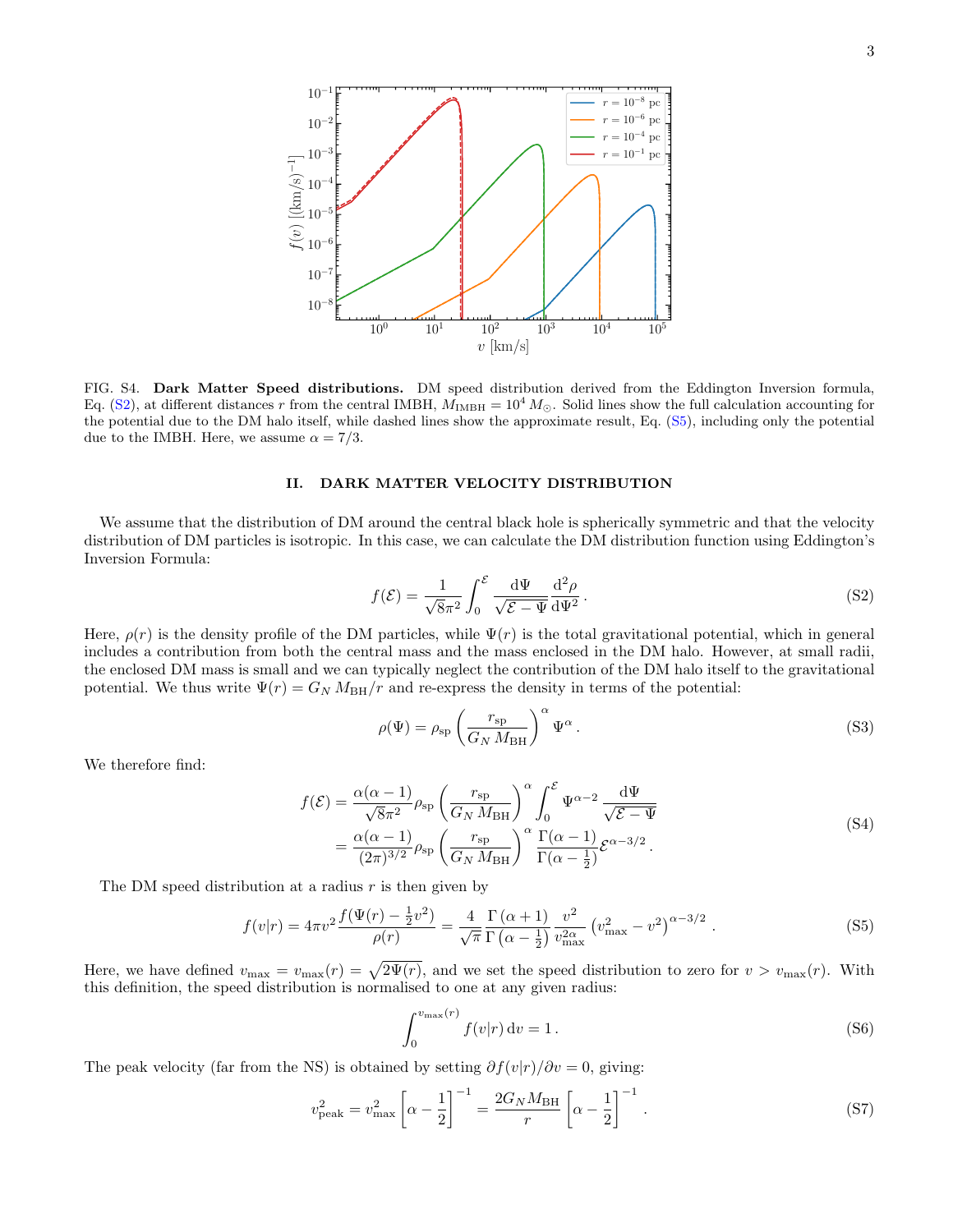In Fig. [S4,](#page-2-3) we show the DM speed distribution at several radii r, assuming  $\alpha = 7/3$  and  $M_{\text{IMBH}} = 10^4 M_{\odot}$ . Solid lines show the speed distribution derived from a full numerical calculation of  $f(\mathcal{E})$  (using Eq. [\(S4\)](#page-2-4) and including self-consistently the potential due to the DM halo). Dashed lines show the approximate speed distribution given in Eq. [\(S5\)](#page-2-2) (neglecting the potential of the DM halo itself). We see that in all cases of interest to us,  $r \lesssim 10^{-8}$  pc, Eq. [\(S5\)](#page-2-2) provides an excellent approximation to the full expression.

We note that as  $r \to r_{\text{ISCO}}$ , the maximum DM speed tends towards the speed of light. As we discuss in the main text, the dominant effect from dynamical friction typically occurs at larger radii, where the DM speeds are lower and the non-relativistic formalism should apply. However, at a radius  $r = 3 \times 10^{-9}$  pc, the maximum DM speed is  $v_{\text{max}} \approx 1.7 \times 10^5 \text{ km/s} \approx 0.56 c$ . Adding also the infall velocity toward the conversion radius, the DM particles are accelerated up to  $\sim 0.8 c$ . This suggests that towards the end of the inspiral, our non-relativistic formalism would over-estimate the speeds which can be reached by the DM particles. However, even at  $r = 3 \times 10^{-9}$  pc, the DM speeds are still only mildly relativistic ( $\gamma \sim 1.7$ ), suggesting that this should be a small effect. We leave a more detailed analysis – including relativistic effects, boosting in the NS rest-frame and anisotropy of the infalling DM flux – to future work.

Finally, we have checked that the DM halo should survive the merger itself; the work done by dynamical friction during the five year inspiral is only a few percent of the total gravitational binding energy of the halo. A more detailed study of feedback on the DM halo in different systems is in preparation [\[97\]](#page-6-0).

## <span id="page-3-0"></span>III. NEUTRON STAR PARAMETERS

In the Goldreich-Julian model for the NS magnetosphere [\[110\]](#page-6-1), the amplitude of the radio signal (produced by the resonant axion-photon conversion) is completely determined by the magnetic field strength at the NS poles  $B_0$  and the spin period P. In particular, they determine the number density of charged particles around the NS (Eq. (7)), and consequently the plasma frequency (6) and the conversion radius (8). By plugging Eq. (10) into Eq. (9), we find the scaling relatation of the radiated power with respect to  $B_0$  and P to be

$$
\frac{\mathrm{d}\mathcal{P}}{\mathrm{d}\Omega} \propto B_0 \, P \left( \frac{3\cos^2\theta + 1}{|3\cos^2\theta - 1|} \right) \left[ g_{a\gamma\gamma}^2 \, m_a \, \rho_{\text{DM}}(r_c) \, v_c \right] \,. \tag{S8}
$$

where the quantities in the squared parentheses are almost independent of the NS parameters. Hence, for a given axion mass, the larger the NS magnetic field and spin period, the larger the radiated power. Furthermore, the radiated power can be significantly larger for  $\cos \theta = 1/\sqrt{3}$ . We note that by neglecting the second term in the expression (12) for the velocity  $v_c$ , one can show that the minimum detectable axion-photon coupling from Eq. (14) scales with the axion mass as  $g_{a\gamma\gamma}^{\min} \sim m_a^{-1/2}$ .

In Fig. [S5](#page-4-3) we report the projected sensitivity curves of SKA2 for three different values for the NS magnetic field strength (left panel) and three different values for the NS spin period (right panel), while fixing  $r = 3 \times 10^{-9}$  pc,  $d = 0.01$  Gpc,  $\theta = 90^{\circ}$  and  $\alpha = 7/3$ . As expected, the larger the magnetic field and the spin period, the smaller the axion-photon coupling that can be probed by SKA2. Moreover, larger axion masses can be explored for larger magnetic fields or smaller spin periods. Increasing  $B_0$ , or decreasing  $P$ , causes the axion-photon conversion to occur at a larger radius (see Eq. (8)). The requirement that the the conversion radius is larger than the size of the NS  $(r_c \ge r_{\rm NS} = 10 \text{ km})$  is then satisfied for a wider range of axion masses.

We note that the values for  $B_0$  and P considered here cover almost all the possible properties of active NSs, according to the ATNF pulsar catalog [\[117\]](#page-6-2). On the other hand, old dead NSs are expected to have low magnetic fields and large spin periods, providing weaker sensitivities. However, their properties are quite uncertain and modeldependent [\[50,](#page-5-1) [118,](#page-6-3) [119\]](#page-6-4). In all cases, we have also verified that the plasma remains bound to the NS. Even down to the innermost stable circular orbit, the forces from the NS magnetosphere dominate over the gravitational force from the BH by many orders of magnitude.

Finally, we conclude this appendix by discussing how the radio signal depends on the model for the NS magnetosphere. In deriving the expression for the conversion radius (8), we have assumed that the NS plasma is dominated by electron and positrons. The presence of ions would reduce the conversion radius once all the other quantities are fixed, since the plasma frequency (6) would be suppressed by the larger mass  $m_c$ . This would increase the radio signal according to Eq. (9) at the expense of probing smaller axion masses. Moreover, different analytic models and numerical simulations of the NS magnetosphere lead to different profiles for the plasma frequency [\[120\]](#page-6-5). This might increase or reduce the amplitude of the radio signal. For example, Ref. [\[50\]](#page-5-1) pointed out that the electrosphere model instead of the Goldreich-Julian model for the NS plasma [\[121\]](#page-6-6) provides larger or smaller radio signals depending on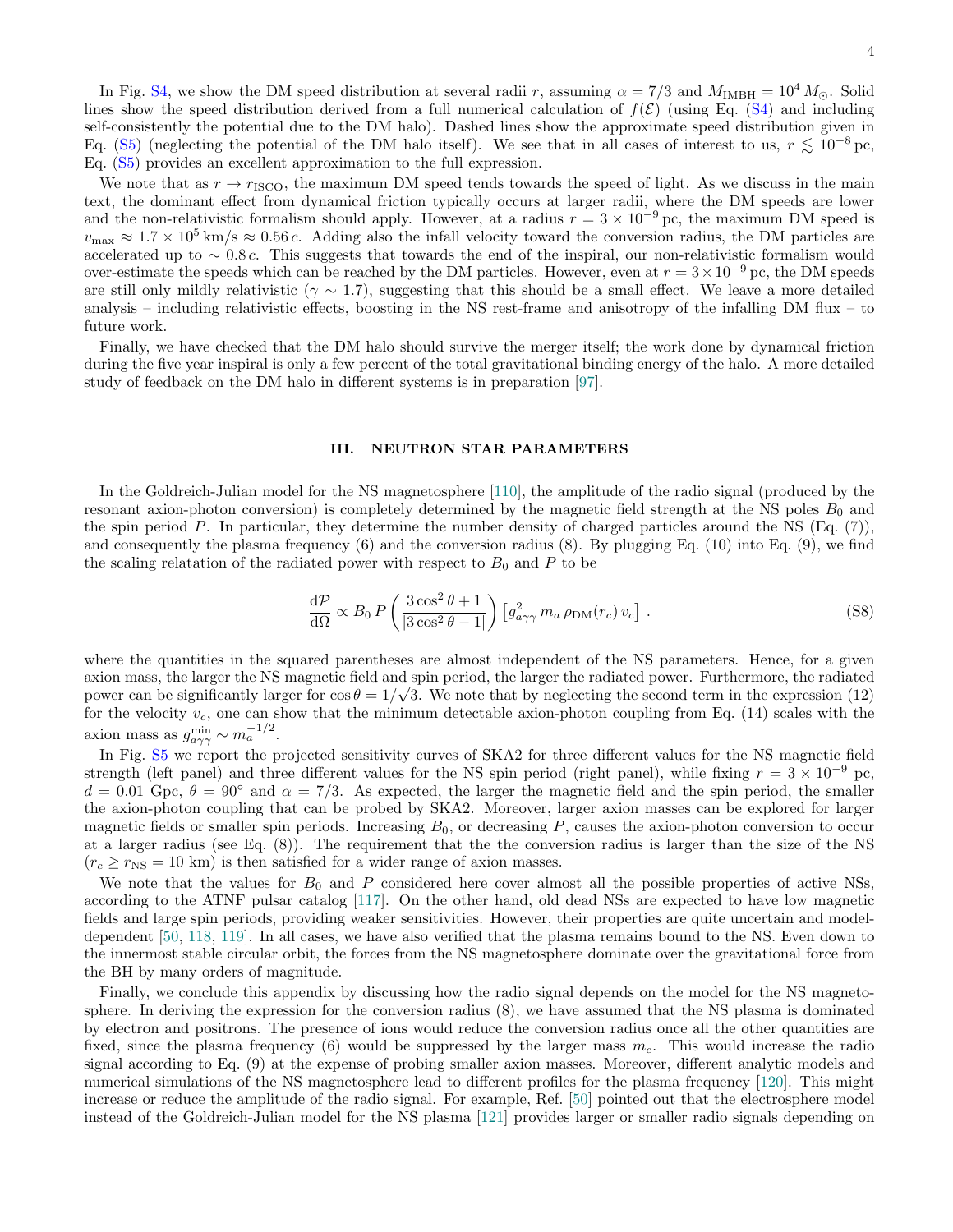

<span id="page-4-3"></span>FIG. S5. Projected reach in axion-photon coupling from radio observations. Sensitivity curves of SKA2 telescope (100 hours of observation) to the axion-photon coupling as a function of the axion mass for three values of the NS magnetic field strength (left panel) and three values of the NS spin period (right panel). Here, we assume  $\alpha = 7/3$  for the slope of the DM spike,  $r = 3 \times 10^{-9}$  pc,  $d = 0.01$  Gpc, and  $\theta = 90^{\circ}$ .

the polar angle and the misalignment between the magnetic dipole axis and the rotation axis.

- [1] G. Bertone, D. Hooper, and J. Silk, Phys. Rept. 405[, 279 \(2005\),](http://dx.doi.org/10.1016/j.physrep.2004.08.031) [arXiv:hep-ph/0404175 \[hep-ph\].](http://arxiv.org/abs/hep-ph/0404175)
- [2] G. Bertone and M. P. Tait, Tim, Nature 562[, 51 \(2018\),](http://dx.doi.org/10.1038/s41586-018-0542-z) [arXiv:1810.01668 \[astro-ph.CO\].](http://arxiv.org/abs/1810.01668)
- [3] L. D. Duffy and K. van Bibber, New J. Phys. 11[, 105008 \(2009\),](http://dx.doi.org/10.1088/1367-2630/11/10/105008) [arXiv:0904.3346 \[hep-ph\].](http://arxiv.org/abs/0904.3346)
- [4] T. Marrodán Undagoitia and L. Rauch, J. Phys. G43[, 013001 \(2016\),](http://dx.doi.org/10.1088/0954-3899/43/1/013001) [arXiv:1509.08767 \[physics.ins-det\].](http://arxiv.org/abs/1509.08767)
- [5] J. M. Gaskins, [Contemp. Phys.](http://dx.doi.org/10.1080/00107514.2016.1175160) 57, 496 (2016), [arXiv:1604.00014 \[astro-ph.HE\].](http://arxiv.org/abs/1604.00014)
- [6] F. Kahlhoefer, [Int. J. Mod. Phys.](http://dx.doi.org/10.1142/S0217751X1730006X) A32, 1730006 (2017), [arXiv:1702.02430 \[hep-ph\].](http://arxiv.org/abs/1702.02430)
- [7] M. Dine, in Flavor physics for the millennium. Proceedings, Theoretical Advanced Study Institute in elementary particle physics, TASI 2000, Boulder, USA, June 4-30, 2000 (2000) pp. 349–369, [arXiv:hep-ph/0011376 \[hep-ph\].](http://arxiv.org/abs/hep-ph/0011376)
- [8] J. M. Pendlebury et al., Phys. Rev. **D92**[, 092003 \(2015\),](http://dx.doi.org/10.1103/PhysRevD.92.092003) [arXiv:1509.04411 \[hep-ex\].](http://arxiv.org/abs/1509.04411)
- [9] R. D. Peccei and H. R. Quinn, [Phys. Rev. Lett.](http://dx.doi.org/10.1103/PhysRevLett.38.1440) 38, 1440 (1977), [,328(1977)].
- [10] R. D. Peccei and H. R. Quinn, Phys. Rev. D16[, 1791 \(1977\).](http://dx.doi.org/10.1103/PhysRevD.16.1791)
- [11] S. Weinberg, [Phys. Rev. Lett.](http://dx.doi.org/10.1103/PhysRevLett.40.223) 40, 223 (1978).
- [12] F. Wilczek, [Phys. Rev. Lett.](http://dx.doi.org/10.1103/PhysRevLett.40.279) 40, 279 (1978).
- [13] A. Arvanitaki, S. Dimopoulos, S. Dubovsky, N. Kaloper, and J. March-Russell, Phys. Rev. D81[, 123530 \(2010\),](http://dx.doi.org/10.1103/PhysRevD.81.123530) [arXiv:0905.4720 \[hep-th\].](http://arxiv.org/abs/0905.4720)
- [14] J. E. Kim, [Phys. Rev. Lett.](http://dx.doi.org/10.1103/PhysRevLett.43.103) 43, 103 (1979).
- [15] M. A. Shifman, A. I. Vainshtein, and V. I. Zakharov, Nucl. Phys. B166[, 493 \(1980\).](http://dx.doi.org/10.1016/0550-3213(80)90209-6)
- [16] A. R. Zhitnitsky, Sov. J. Nucl. Phys. 31, 260 (1980), [Yad. Fiz.31,497(1980)].
- [17] M. Dine, W. Fischler, and M. Srednicki, Phys. Lett. 104B[, 199 \(1981\).](http://dx.doi.org/10.1016/0370-2693(81)90590-6)
- [18] J. Preskill, M. B. Wise, and F. Wilczek, Phys. Lett. 120B[, 127 \(1983\).](http://dx.doi.org/10.1016/0370-2693(83)90637-8)
- [19] L. F. Abbott and P. Sikivie, Phys. Lett. 120B[, 133 \(1983\).](http://dx.doi.org/10.1016/0370-2693(83)90638-X)
- [20] M. Dine and W. Fischler, Phys. Lett. **120B**[, 137 \(1983\).](http://dx.doi.org/10.1016/0370-2693(83)90639-1)
- [21] D. J. E. Marsh, [Phys. Rept.](http://dx.doi.org/10.1016/j.physrep.2016.06.005) 643, 1 (2016), [arXiv:1510.07633 \[astro-ph.CO\].](http://arxiv.org/abs/1510.07633)
- [22] O. Wantz and E. P. S. Shellard, Phys. Rev. D82[, 123508 \(2010\),](http://dx.doi.org/10.1103/PhysRevD.82.123508) [arXiv:0910.1066 \[astro-ph.CO\].](http://arxiv.org/abs/0910.1066)
- [23] R. L. Davis, Phys. Lett. **B180**[, 225 \(1986\).](http://dx.doi.org/10.1016/0370-2693(86)90300-X)
- [24] D. Harari and P. Sikivie, Phys. Lett. B195[, 361 \(1987\).](http://dx.doi.org/10.1016/0370-2693(87)90032-3)
- [25] C. Hagmann, S. Chang, and P. Sikivie, Phys. Rev. D63[, 125018 \(2001\),](http://dx.doi.org/10.1103/PhysRevD.63.125018) [arXiv:hep-ph/0012361 \[hep-ph\].](http://arxiv.org/abs/hep-ph/0012361)
- [26] T. Hiramatsu, M. Kawasaki, K. Saikawa, and T. Sekiguchi, Phys. Rev. D85[, 105020 \(2012\),](http://dx.doi.org/10.1103/PhysRevD.86.089902, 10.1103/PhysRevD.85.105020) [Erratum: Phys. Rev.D86,089902(2012)], [arXiv:1202.5851 \[hep-ph\].](http://arxiv.org/abs/1202.5851)
- [27] M. Kawasaki, K. Saikawa, and T. Sekiguchi, Phys. Rev. D91[, 065014 \(2015\),](http://dx.doi.org/10.1103/PhysRevD.91.065014) [arXiv:1412.0789 \[hep-ph\].](http://arxiv.org/abs/1412.0789)
- [28] M. S. Turner, [Phys. Rev. Lett.](http://dx.doi.org/10.1103/PhysRevLett.59.2489, 10.1103/PhysRevLett.60.1101.3) 59, 2489 (1987), [Erratum: Phys. Rev. Lett.60,1101(1988)].
- [29] A. Salvio, A. Strumia, and W. Xue, JCAP 1401[, 011 \(2014\),](http://dx.doi.org/10.1088/1475-7516/2014/01/011) [arXiv:1310.6982 \[hep-ph\].](http://arxiv.org/abs/1310.6982)
- <span id="page-4-0"></span>[30] S. J. Asztalos et al. (ADMX), [Phys. Rev. Lett.](http://dx.doi.org/10.1103/PhysRevLett.104.041301) 104, 041301 (2010), [arXiv:0910.5914 \[astro-ph.CO\].](http://arxiv.org/abs/0910.5914)
- <span id="page-4-1"></span>[31] N. Du et al. (ADMX), [Phys. Rev. Lett.](http://dx.doi.org/ 10.1103/PhysRevLett.120.151301) 120, 151301 (2018), [arXiv:1804.05750 \[hep-ex\].](http://arxiv.org/abs/1804.05750)
- <span id="page-4-2"></span>[32] V. Anastassopoulos et al. (CAST), [Nature Phys.](http://dx.doi.org/10.1038/nphys4109)  $13,584$  (2017), [arXiv:1705.02290 \[hep-ex\].](http://arxiv.org/abs/1705.02290)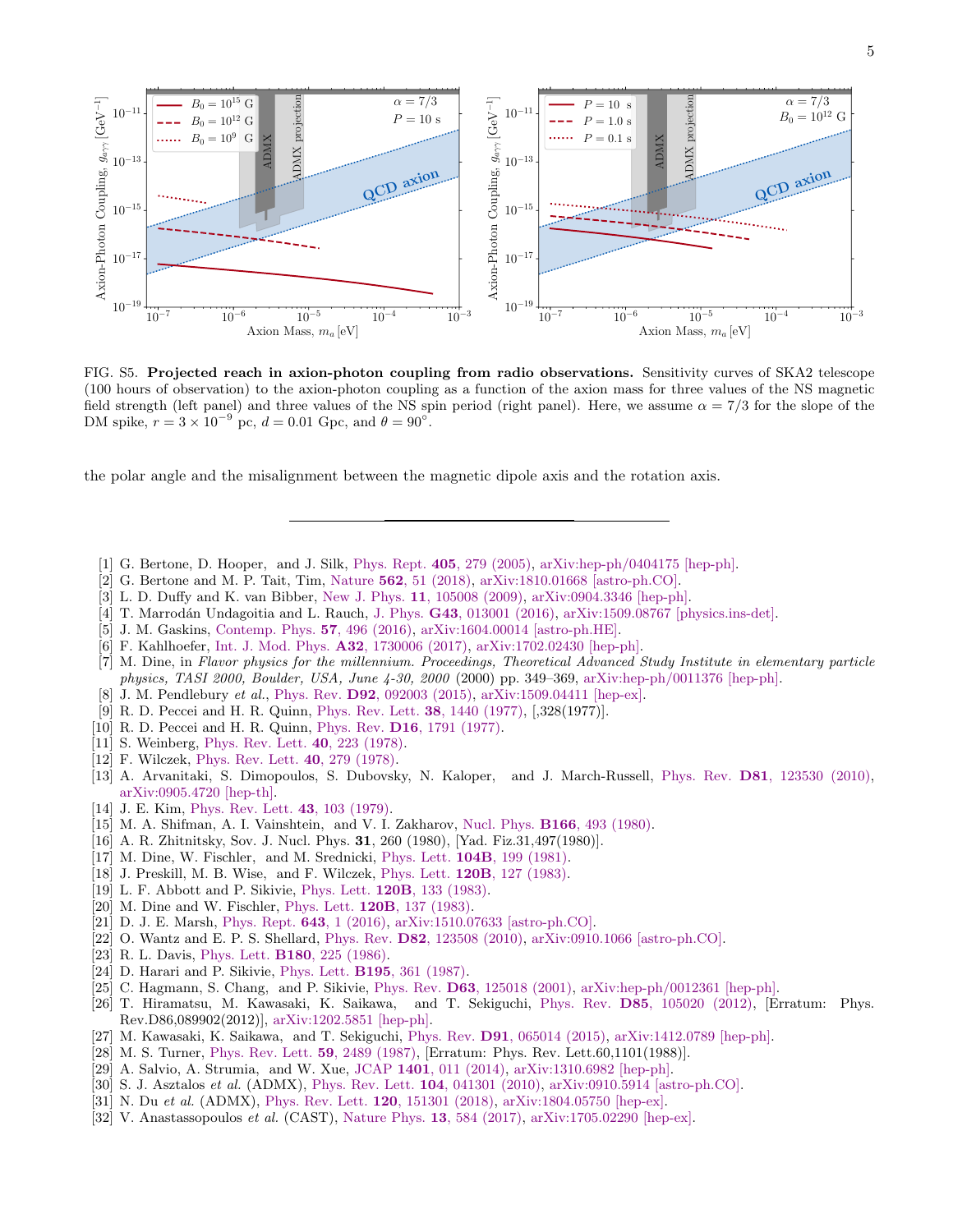- [33] S. Hoof, F. Kahlhoefer, P. Scott, C. Weniger, and M. White, JHEP 03[, 191 \(2019\),](http://dx.doi.org/ 10.1007/JHEP03(2019)191) [arXiv:1810.07192 \[hep-ph\].](http://arxiv.org/abs/1810.07192)
- [34] B. M. Brubaker et al., [Phys. Rev. Lett.](http://dx.doi.org/10.1103/PhysRevLett.118.061302) 118, 061302 (2017), [arXiv:1610.02580 \[astro-ph.CO\].](http://arxiv.org/abs/1610.02580)
- [35] A. Caldwell, G. Dvali, B. Majorovits, A. Millar, G. Raffelt, J. Redondo, O. Reimann, F. Simon, and F. Steffen (MADMAX Working Group), [Phys. Rev. Lett.](http://dx.doi.org/10.1103/PhysRevLett.118.091801) 118, 091801 (2017), [arXiv:1611.05865 \[physics.ins-det\].](http://arxiv.org/abs/1611.05865)
- [36] L. Zhong et al. (HAYSTAC), Phys. Rev. D97[, 092001 \(2018\),](http://dx.doi.org/10.1103/PhysRevD.97.092001) [arXiv:1803.03690 \[hep-ex\].](http://arxiv.org/abs/1803.03690)
- [37] P. Brun et al. (MADMAX), [Eur. Phys. J.](http://dx.doi.org/ 10.1140/epjc/s10052-019-6683-x) C79, 186 (2019), [arXiv:1901.07401 \[physics.ins-det\].](http://arxiv.org/abs/1901.07401)
- [38] M. Lawson, A. J. Millar, M. Pancaldi, E. Vitagliano, and F. Wilczek, (2019), [arXiv:1904.11872 \[hep-ph\].](http://arxiv.org/abs/1904.11872)
- [39] Y. Kahn, B. R. Safdi, and J. Thaler, [Phys. Rev. Lett.](http://dx.doi.org/10.1103/PhysRevLett.117.141801) 117, 141801 (2016), [arXiv:1602.01086 \[hep-ph\].](http://arxiv.org/abs/1602.01086)
- [40] B. T. McAllister, G. Flower, E. N. Ivanov, M. Goryachev, J. Bourhill, and M. E. Tobar, [Phys. Dark Univ.](http://dx.doi.org/ 10.1016/j.dark.2017.09.010) 18, 67 (2017), [arXiv:1706.00209 \[physics.ins-det\].](http://arxiv.org/abs/1706.00209)
- [41] T. M. Shokair et al., [Int. J. Mod. Phys.](http://dx.doi.org/10.1142/S0217751X14430040) **A29**, 1443004 (2014), [arXiv:1405.3685 \[physics.ins-det\].](http://arxiv.org/abs/1405.3685)
- [42] S. Al Kenany et al., [Nucl. Instrum. Meth.](http://dx.doi.org/10.1016/j.nima.2017.02.012) **A854**, 11 (2017), [arXiv:1611.07123 \[physics.ins-det\].](http://arxiv.org/abs/1611.07123)
- [43] D. Alesini, D. Babusci, D. Di Gioacchino, C. Gatti, G. Lamanna, and C. Ligi, (2017), [arXiv:1707.06010 \[physics.ins-det\].](http://arxiv.org/abs/1707.06010)
- [44] A. Caputo, C. P. Garay, and S. J. Witte, Phys. Rev. D98[, 083024 \(2018\),](http://dx.doi.org/10.1103/PhysRevD.99.089901, 10.1103/PhysRevD.98.083024) [Erratum: Phys. Rev.D99,no.8,089901(2019)], [arXiv:1805.08780 \[astro-ph.CO\].](http://arxiv.org/abs/1805.08780)
- [45] A. Caputo, M. Regis, M. Taoso, and S. J. Witte, JCAP 1903[, 027 \(2019\),](http://dx.doi.org/ 10.1088/1475-7516/2019/03/027) [arXiv:1811.08436 \[hep-ph\].](http://arxiv.org/abs/1811.08436)
- [46] I. G. Irastorza and J. Redondo, [Prog. Part. Nucl. Phys.](http://dx.doi.org/10.1016/j.ppnp.2018.05.003) 102, 89 (2018), [arXiv:1801.08127 \[hep-ph\].](http://arxiv.org/abs/1801.08127)
- [47] M. S. Pshirkov and S. B. Popov, [J. Exp. Theor. Phys.](http://dx.doi.org/10.1134/S1063776109030030) 108, 384 (2009), [arXiv:0711.1264 \[astro-ph\].](http://arxiv.org/abs/0711.1264)
- [48] F. P. Huang, K. Kadota, T. Sekiguchi, and H. Tashiro, Phys. Rev. D97[, 123001 \(2018\),](http://dx.doi.org/10.1103/PhysRevD.97.123001) [arXiv:1803.08230 \[hep-ph\].](http://arxiv.org/abs/1803.08230)
- [49] A. Hook, Y. Kahn, B. R. Safdi, and Z. Sun, [Phys. Rev. Lett.](http://dx.doi.org/ 10.1103/PhysRevLett.121.241102) 121, 241102 (2018), [arXiv:1804.03145 \[hep-ph\].](http://arxiv.org/abs/1804.03145)
- <span id="page-5-1"></span>[50] B. R. Safdi, Z. Sun, and A. Y. Chen, (2018), [arXiv:1811.01020 \[astro-ph.CO\].](http://arxiv.org/abs/1811.01020)
- [51] B. P. Abbott et al. (LIGO Scientific, Virgo), [Phys. Rev. Lett.](http://dx.doi.org/10.1103/PhysRevLett.116.061102) 116, 061102 (2016), [arXiv:1602.03837 \[gr-qc\].](http://arxiv.org/abs/1602.03837)
- [52] B. P. Abbott et al. (LIGO Scientific, Virgo), [Phys. Rev. Lett.](http://dx.doi.org/10.1103/PhysRevLett.119.161101) 119, 161101 (2017), [arXiv:1710.05832 \[gr-qc\].](http://arxiv.org/abs/1710.05832)
- [53] B. P. Abbott et al. (LIGO Scientific, Virgo, Fermi GBM, INTEGRAL, IceCube, AstroSat Cadmium Zinc Telluride Imager Team, IPN, Insight-Hxmt, ANTARES, Swift, AGILE Team, 1M2H Team, Dark Energy Camera GW-EM, DES, DLT40, GRAWITA, Fermi-LAT, ATCA, ASKAP, Las Cumbres Observatory Group, OzGrav, DWF (Deeper Wider Faster Program), AST3, CAASTRO, VINROUGE, MASTER, J-GEM, GROWTH, JAGWAR, CaltechNRAO, TTU-NRAO, NuSTAR, Pan-STARRS, MAXI Team, TZAC Consortium, KU, Nordic Optical Telescope, ePESSTO, GROND, Texas Tech University, SALT Group, TOROS, BOOTES, MWA, CALET, IKI-GW Follow-up, H.E.S.S., LOFAR, LWA, HAWC, Pierre Auger, ALMA, Euro VLBI Team, Pi of Sky, Chandra Team at McGill University, DFN, ATLAS Telescopes, High Time Resolution Universe Survey, RIMAS, RATIR, SKA South Africa/MeerKAT), [Astrophys. J.](http://dx.doi.org/10.3847/2041-8213/aa91c9) 848, L12 (2017), [arXiv:1710.05833 \[astro-ph.HE\].](http://arxiv.org/abs/1710.05833)
- [54] D. Baumann, H. S. Chia, and R. A. Porto, Phys. Rev. D99[, 044001 \(2019\),](http://dx.doi.org/10.1103/PhysRevD.99.044001) [arXiv:1804.03208 \[gr-qc\].](http://arxiv.org/abs/1804.03208)
- [55] O. A. Hannuksela, K. W. K. Wong, R. Brito, E. Berti, and T. G. F. Li, [Nature Astron. \(2019\), 10.1038/s41550-019-0712-4,](http://dx.doi.org/ 10.1038/s41550-019-0712-4) [arXiv:1804.09659 \[astro-ph.HE\].](http://arxiv.org/abs/1804.09659)
- [56] K. Eda, Y. Itoh, S. Kuroyanagi, and J. Silk, [Phys. Rev. Lett.](http://dx.doi.org/ 10.1103/PhysRevLett.110.221101) 110, 221101 (2013), [arXiv:1301.5971 \[gr-qc\].](http://arxiv.org/abs/1301.5971)
- <span id="page-5-0"></span>[57] K. Eda, Y. Itoh, S. Kuroyanagi, and J. Silk, Phys. Rev. D91[, 044045 \(2015\),](http://dx.doi.org/ 10.1103/PhysRevD.91.044045) [arXiv:1408.3534 \[gr-qc\].](http://arxiv.org/abs/1408.3534)
- [58] C. F. B. Macedo, P. Pani, V. Cardoso, and L. C. B. Crispino, [Astrophys. J.](http://dx.doi.org/10.1088/0004-637X/774/1/48) 774, 48 (2013), [arXiv:1302.2646 \[gr-qc\].](http://arxiv.org/abs/1302.2646)
- [59] E. Barausse, V. Cardoso, and P. Pani, Phys. Rev. D89[, 104059 \(2014\),](http://dx.doi.org/10.1103/PhysRevD.89.104059) [arXiv:1404.7149 \[gr-qc\].](http://arxiv.org/abs/1404.7149)
- [60] X.-J. Yue and W.-B. Han, Phys. Rev. D97[, 064003 \(2018\),](http://dx.doi.org/10.1103/PhysRevD.97.064003) [arXiv:1711.09706 \[gr-qc\].](http://arxiv.org/abs/1711.09706)
- [61] P. Amaro-Seoane et al., arXiv e-prints (2017), [arXiv:1702.00786 \[astro-ph.IM\].](http://arxiv.org/abs/1702.00786)
- [62] P. Bull *et al.*, (2018), [arXiv:1810.02680 \[astro-ph.CO\].](http://arxiv.org/abs/1810.02680)
- [63] P. Dewdney, "SKA1 SYSTEM BASELINE DESIGN," [https://www.skatelescope.org/wp-content/uploads/2012/07/](https://www.skatelescope.org/wp-content/uploads/2012/07/SKA-TEL-SKO-DD-001-1_BaselineDesign1.pdf) [SKA-TEL-SKO-DD-001-1\\_BaselineDesign1.pdf](https://www.skatelescope.org/wp-content/uploads/2012/07/SKA-TEL-SKO-DD-001-1_BaselineDesign1.pdf), accessed: 2019-05-21.
- [64] J. E. Greene, [Nature Communications](http://dx.doi.org/10.1038/ncomms2314) 3, 1304 (2012), [arXiv:1211.7082 \[astro-ph.CO\].](http://arxiv.org/abs/1211.7082)
- [65] M. C. Miller and D. P. Hamilton, [Mon. Not. Roy. Astron. Soc.](http://dx.doi.org/10.1046/j.1365-8711.2002.05112.x) 330, 232 (2002), [arXiv:astro-ph/0106188 \[astro-ph\].](http://arxiv.org/abs/astro-ph/0106188)
- [66] N. Webb, D. Cseh, E. Lenc, O. Godet, D. Barret, S. Corbel, S. Farrell, R. Fender, N. Gehrels, and I. Heywood, [Science](http://dx.doi.org/10.1126/science.1222779) 337[, 554 \(2012\),](http://dx.doi.org/10.1126/science.1222779) [arXiv:1311.6918 \[astro-ph.HE\].](http://arxiv.org/abs/1311.6918)
- [67] A. Ballone, M. Mapelli, and M. Pasquato, ["Mon. Not. Roy. Astron. Soc."](http://dx.doi.org/10.1093/mnras/sty2139) 480, 4684 (2018), [arXiv:1809.01664 \[astro](http://arxiv.org/abs/1809.01664)[ph.GA\].](http://arxiv.org/abs/1809.01664)
- [68] S. Takekawa, T. Oka, Y. Iwata, S. Tsujimoto, and M. Nomura, ["Astrophys. J"](http://dx.doi.org/ 10.3847/2041-8213/aafb07) 871, L1 (2019), [arXiv:1812.10733 \[astro](http://arxiv.org/abs/1812.10733)[ph.GA\].](http://arxiv.org/abs/1812.10733)
- [69] J.-H. Woo, H. Cho, E. Gallo, E. Hodges-Kluck, H. A. Le, J. Shin, D. Son, and J. C. Horst, arXiv e-prints , arXiv:1905.00145 (2019), [arXiv:1905.00145 \[astro-ph.GA\].](http://arxiv.org/abs/1905.00145)
- [70] Y. Taniguchi, Y. Shioya, T. G. Tsuru, and S. Ikeuchi, [Publ. Astron. Soc. Jap.](http://dx.doi.org/10.1093/pasj/52.3.533) 52, 533 (2000), [arXiv:astro-ph/0002389](http://arxiv.org/abs/astro-ph/0002389) [\[astro-ph\].](http://arxiv.org/abs/astro-ph/0002389)
- [71] S. F. Portegies Zwart and S. L. W. McMillan, [Astrophys. J.](http://dx.doi.org/10.1086/341798) 576, 899 (2002), [arXiv:astro-ph/0201055 \[astro-ph\].](http://arxiv.org/abs/astro-ph/0201055)
- [72] S. F. Portegies Zwart, H. Baumgardt, P. Hut, J. Makino, and S. L. W. McMillan, Nature 428[, 724 \(2004\),](http://dx.doi.org/10.1038/nature02448) [arXiv:astro](http://arxiv.org/abs/astro-ph/0402622)[ph/0402622 \[astro-ph\].](http://arxiv.org/abs/astro-ph/0402622)
- [73] M. C. Begelman, M. Volonteri, and M. J. Rees, [Mon. Not. Roy. Astron. Soc.](http://dx.doi.org/10.1111/j.1365-2966.2006.10467.x) 370, 289 (2006), [arXiv:astro-ph/0602363](http://arxiv.org/abs/astro-ph/0602363) [\[astro-ph\].](http://arxiv.org/abs/astro-ph/0602363)
- [74] B. Agarwal, S. Khochfar, J. L. Johnson, E. Neistein, C. Dalla Vecchia, and M. Livio, ["Mon. Not. Roy. Astron. Soc."](http://dx.doi.org/10.1111/j.1365-2966.2012.21651.x) 425[, 2854 \(2012\),](http://dx.doi.org/10.1111/j.1365-2966.2012.21651.x) [arXiv:1205.6464 \[astro-ph.CO\].](http://arxiv.org/abs/1205.6464)
- [75] B. J. Carr, [Astrophys. J.](http://dx.doi.org/10.1086/153853) **201**, 1 (1975).